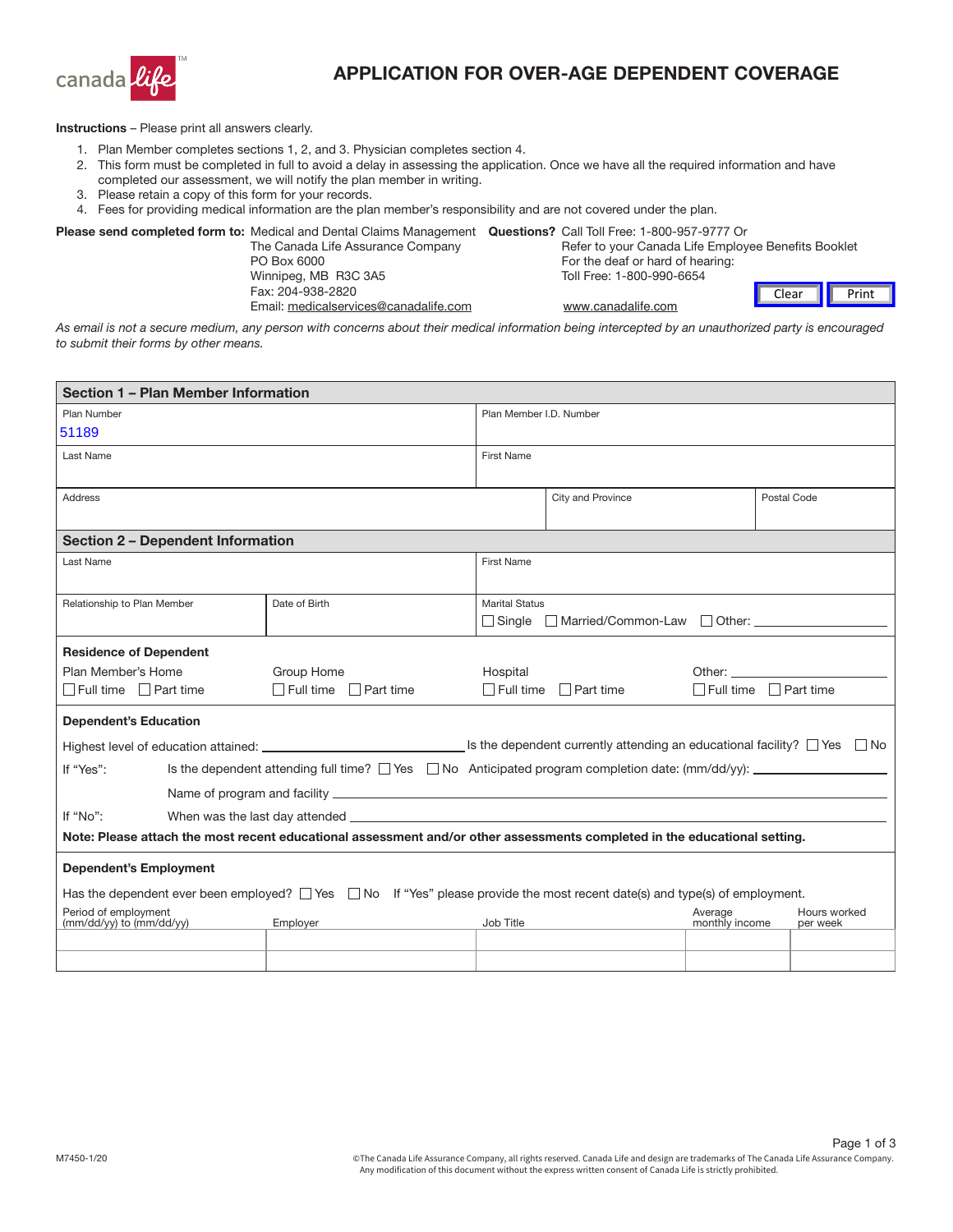

## Section 3 – Authorizations and Declaration

I certify that the information given on this claim form is true, correct and complete to the best of my knowledge. I certify that all goods and services being claimed have been received by me, my spouse and/or my dependents; and that my spouse and/or dependents are eligible under the terms of my plan.

The submission of fraudulent claims is a criminal offence. Canada Life takes the submission of fraudulent claims seriously. Suspected fraudulent claims may be reported to your employer or plan sponsor and to the appropriate law enforcement agency.

*At Canada Life, we recognize and respect the importance of privacy. Personal information that we collect will be used for the purposes of assessing your claim and administering the group benefits plan. I authorize Canada Life, any healthcare or dentalcare provider, my plan administrator, other insurance or reinsurance companies, administrators of government benefits or other benefits programs, other organizations or service providers*  working with Canada Life located within or outside Canada, to exchange personal information when necessary for these purposes. I understand that *personal information may be subject to disclosure to those authorized under applicable law within or outside Canada.*

*I also consent to the use of my personal information for Canada Life and its affiliates' internal data management and analytics purposes.*

*For a copy of our Privacy Guidelines, or if you have questions about our personal information policies and practices (including with respect to service providers), write to Canada Life's Chief Compliance Officer or refer to [www.canadalife.com.](http://www.canadalife.com)* 

|                                                                                                                              | Section 4 - Attending Physician's Statement                                                                                                                                                                                   |            |           |                | <u> 1989 - Jan Samuel Barbara, marka a shekara ta 1989 - An tsara tsara tsara tsara tsara tsara tsara tsara tsar</u>                             |      |           |
|------------------------------------------------------------------------------------------------------------------------------|-------------------------------------------------------------------------------------------------------------------------------------------------------------------------------------------------------------------------------|------------|-----------|----------------|--------------------------------------------------------------------------------------------------------------------------------------------------|------|-----------|
|                                                                                                                              |                                                                                                                                                                                                                               |            |           |                |                                                                                                                                                  |      |           |
|                                                                                                                              | Secondary Diagnosis: Note of the Communication of the Communication of the Communication of the Communication of the Communication of the Communication of the Communication of the Communication of the Communication of the |            |           |                |                                                                                                                                                  |      |           |
|                                                                                                                              |                                                                                                                                                                                                                               |            |           |                |                                                                                                                                                  |      |           |
| <b>Functional Abilities</b>                                                                                                  |                                                                                                                                                                                                                               |            |           |                |                                                                                                                                                  |      |           |
|                                                                                                                              | Does the patient have impairments in PHYSICAL functioning? $\Box$ Yes $\Box$ No                                                                                                                                               |            |           |                | Are the impairments permanent? $\Box$ Yes $\Box$ No $\Box$ N/A                                                                                   |      |           |
|                                                                                                                              |                                                                                                                                                                                                                               |            |           |                | If the impairments are not permanent, when are they expected to resolve or improve?                                                              |      |           |
|                                                                                                                              | Does the patient have impairments in COGNITIVE functioning? $\Box$ Yes $\Box$ No                                                                                                                                              |            |           |                | Are the impairments permanent? $\Box$ Yes $\Box$ No $\Box$ N/A                                                                                   |      |           |
|                                                                                                                              |                                                                                                                                                                                                                               |            |           |                |                                                                                                                                                  |      |           |
|                                                                                                                              |                                                                                                                                                                                                                               |            |           |                | Please describe the nature and severity of any cognitive impairments. (Attach any recent cognitive assessment and/or neuropsychological report.) |      |           |
|                                                                                                                              |                                                                                                                                                                                                                               |            |           |                |                                                                                                                                                  |      |           |
|                                                                                                                              |                                                                                                                                                                                                                               |            |           |                |                                                                                                                                                  |      |           |
|                                                                                                                              |                                                                                                                                                                                                                               |            |           |                |                                                                                                                                                  |      |           |
|                                                                                                                              | Does the patient have impairments in any of the following areas?                                                                                                                                                              |            |           |                |                                                                                                                                                  |      |           |
| Sitting                                                                                                                      | $\Box$ Yes $\Box$ No                                                                                                                                                                                                          |            |           |                |                                                                                                                                                  |      |           |
| Ambulation                                                                                                                   | $\Box$ Yes $\Box$ No                                                                                                                                                                                                          |            |           |                |                                                                                                                                                  |      |           |
| Lifting/Carrying                                                                                                             | $\Box$ Yes $\Box$ No                                                                                                                                                                                                          |            |           |                |                                                                                                                                                  |      |           |
| Manual dexterity                                                                                                             | $\Box$ Yes $\Box$ No                                                                                                                                                                                                          |            |           |                |                                                                                                                                                  |      |           |
| Speech                                                                                                                       | $\Box$ Yes $\Box$ No                                                                                                                                                                                                          |            |           |                |                                                                                                                                                  |      |           |
| Hearing                                                                                                                      | $\Box$ Yes $\Box$ No                                                                                                                                                                                                          |            |           |                |                                                                                                                                                  |      |           |
| Vision                                                                                                                       | $\Box$ Yes $\Box$ No                                                                                                                                                                                                          |            |           |                |                                                                                                                                                  |      |           |
| Please indicate whether your patient requires assistance managing any of the following, and if so, describe supports needed: |                                                                                                                                                                                                                               |            |           |                |                                                                                                                                                  |      |           |
| Personal care/hygiene<br>(hathing drassing toilating ato)                                                                    |                                                                                                                                                                                                                               | $\Box$ Yes | $\Box$ No | Transportation | (driving taking hus ato)                                                                                                                         | ∏Yes | $\Box$ No |

*(bathing, dressing, toileting, etc)*  $\Box$  Yes  $\Box$  No **Treatment** *(taking medications, attending appts, etc)* Yes No Personal finances *r* ersonar miances<br>*(banking, paying bills, budgeting, etc.)*  $□$  Yes  $□$  No Home care *(cooking, cleaning, grocery shopping, etc.)*  $□$  Yes  $□$  No *(driving, taking bus, etc.)*  $\Box$  Yes  $\Box$  No Routine/Schedule *creating and adhering to a schedule*)  $\Box$  Yes  $\Box$  No Decision making *(using judgement to make good decisions)*  $\Box$  Yes  $\Box$  No Planning *(ability to plan for the future)*  $\Box$  Yes  $\Box$  No